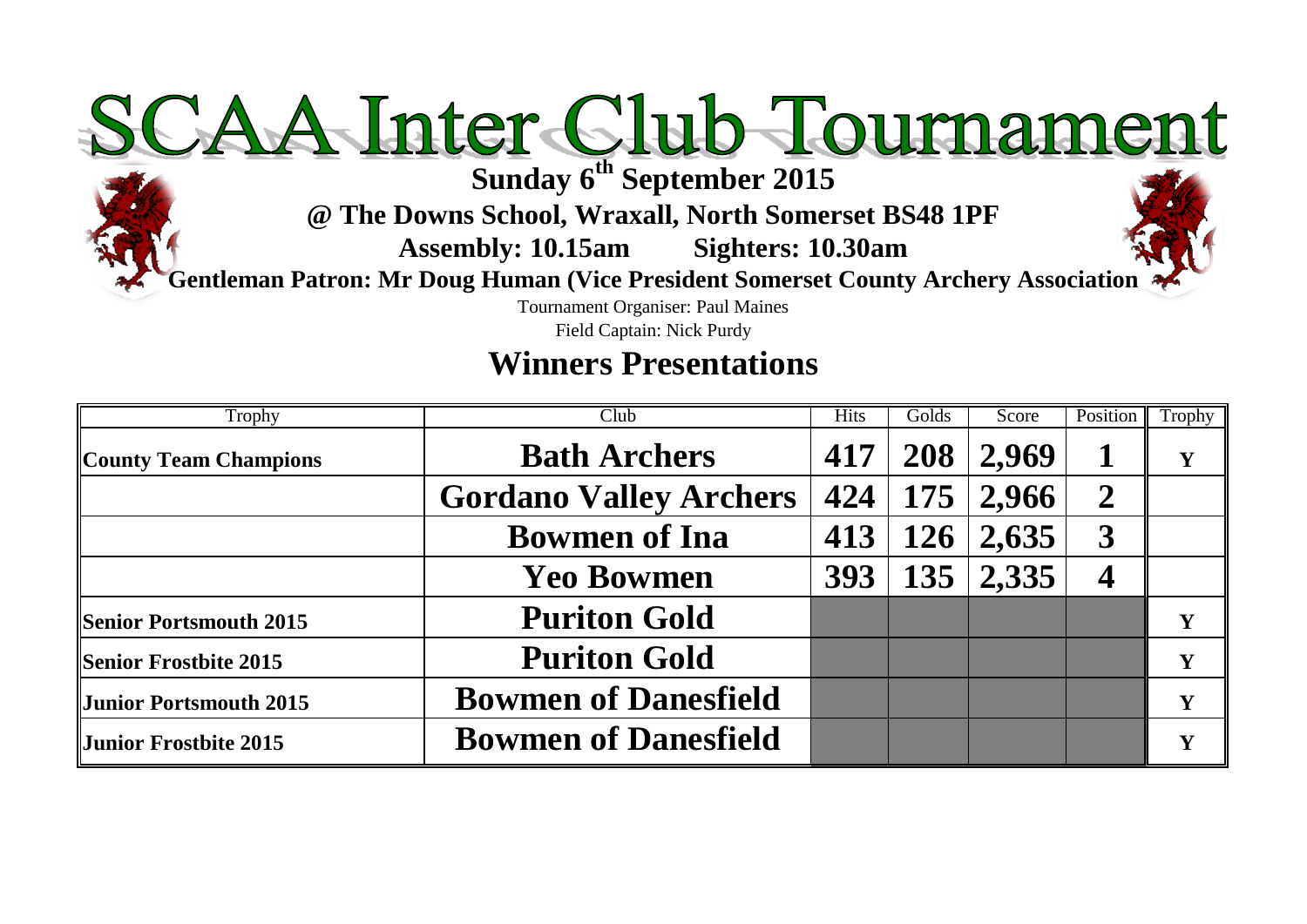|                  | Name          | Club                          | Hits | Golds | Score | Position       | Trophy      |
|------------------|---------------|-------------------------------|------|-------|-------|----------------|-------------|
|                  |               |                               |      |       |       |                |             |
| TOTTLE           | Mark          | <b>Puriton Gold</b>           | 96   | 52    | 754   | 1              | $\mathbf Y$ |
| <b>DEACON</b>    | Colin         | <b>Bath Archers</b>           | 96   | 43    | 722   | $\overline{2}$ |             |
| HODGKINSON       | Alec          | <b>Wells City Archers</b>     | 96   | 39    | 714   | $\overline{3}$ |             |
| PARSONS          | Lee           | Bowmen of Ina                 | 96   | 39    | 712   |                |             |
| <b>VERCOE</b>    | Simon         | <b>Bath Archers</b>           | 96   | 35    | 692   |                |             |
| McTAGGART        | <b>Stuart</b> | <b>Gordano Valley Archers</b> | 95   | 33    | 685   |                |             |
| <b>EADES</b>     | Kevin         | <b>Puriton Gold</b>           | 95   | 30    | 683   |                |             |
| POCOCK           | Rob           | <b>Bath Archers</b>           | 94   | 35    | 680   |                |             |
| <b>BRIGHT</b>    | Peter         | <b>WSCA</b>                   | 96   | 26    | 678   |                |             |
| <b>BLAKE</b>     | David         | <b>Bowmen of Mendip</b>       | 96   | 26    | 668   |                |             |
| ROBERTS          | Nigel         | Yeo Bowmen                    | 93   | 34    | 641   |                |             |
| <b>LAPHAM</b>    | Trevor        | <b>Bitton Archers</b>         | 96   | 22    | 628   |                |             |
| <b>BOWER</b>     | Dave          | Yeo Bowmen                    | 96   | 24    | 628   |                |             |
| <b>GILBERT</b>   | Geoff         | <b>WSCA</b>                   | 96   | 29    | 626   |                |             |
| <b>EASTAUGH</b>  | John          | <b>Bowmen of Danesfield</b>   | 91   | 23    | 607   |                |             |
| <b>KNOWLES</b>   | Ken           | Yeo Bowmen                    | 94   | 19    | 604   |                |             |
| <b>PARKES</b>    | Michael       | <b>Wells City Archers</b>     | 95   | 20    | 601   |                |             |
| <b>RIX</b>       | Andy          | <b>Gordano Valley Archers</b> | 94   | 20    | 588   |                |             |
| <b>HALL</b>      | Chris         | Yeo Bowmen                    | 94   | 17    | 580   |                |             |
| LANGBEIN         | Matthew       | <b>Puriton Gold</b>           | 95   | 17    | 563   |                |             |
| <b>PRICE</b>     | Stuart        | Yeo Bowmen                    | 95   | 12    | 561   |                |             |
| <b>COOPER</b>    | <b>James</b>  | <b>Puriton Gold</b>           | 94   | 14    | 548   |                |             |
| <b>GALE</b>      | <b>Barry</b>  | <b>Coastal Archers</b>        | 89   | 16    | 543   |                |             |
| <b>DANIEL</b>    | Tony          | <b>Bath Archers</b>           | 94   | 13    | 542   |                |             |
| <b>RIX</b>       | Michael       | <b>Gordano Valley Archers</b> | 91   | 19    | 541   |                |             |
| <b>BEIGHTON</b>  | Tony          | <b>Bowmen of Mendip</b>       | 88   | 15    | 511   |                |             |
| <b>CURGENVEN</b> | James         | <b>WSCA</b>                   | 90   | 11    | 506   |                |             |
| <b>BECK</b>      | Paul          | <b>Coastal Archers</b>        | 92   | 14    | 500   |                |             |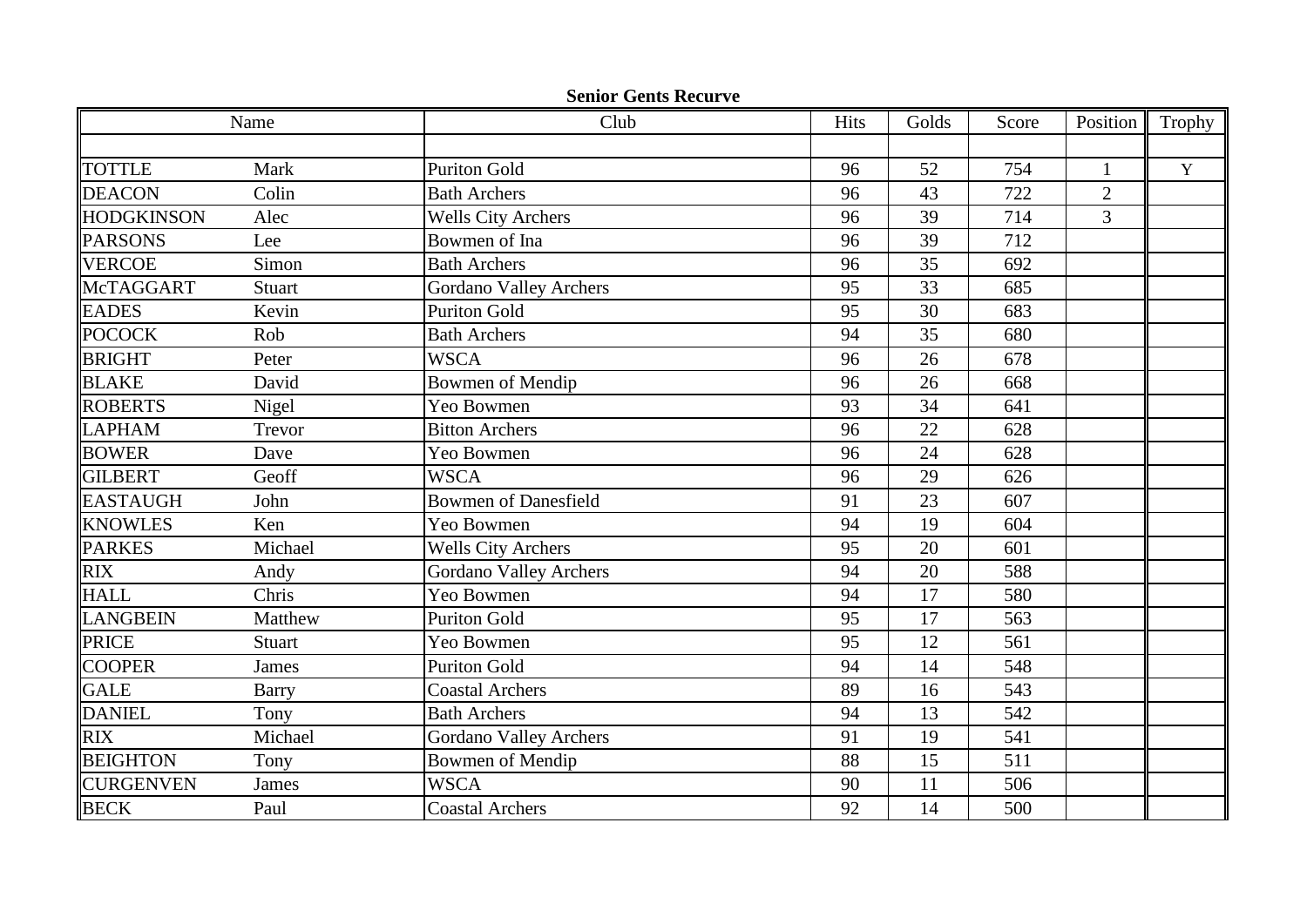| <b>BANHAM</b>  | John         | Gordano Valley Archers | 89         | 488 |  |
|----------------|--------------|------------------------|------------|-----|--|
| <b>JOHNSON</b> | <b>Chris</b> | Gordano Valley Archers | 90         | 442 |  |
| <b>BROCHET</b> | Sebestian    | Gordano Valley Archers | --         | 331 |  |
| <b>CHUBB</b>   | Nick         | <b>Coastal Archers</b> | <b>DNS</b> |     |  |

# **Senior Gents Compound**

|                   | Name    | Club                          | Hits | Golds | Score | Position | Trophy |
|-------------------|---------|-------------------------------|------|-------|-------|----------|--------|
|                   |         |                               |      |       |       |          |        |
| <b>LATHAM</b>     | Dominic | <b>Bath Archers</b>           | 96   | 87    | 846   |          |        |
| <b>BOULTON</b>    | Dave    | <b>Gordano Valley Archers</b> | 96   | 66    | 804   | ⌒        |        |
| <b>ELSLEY</b>     | Keith   | <b>Puriton Gold</b>           | 96   | 66    | 798   | 3        |        |
| <b>HUMPHRIES</b>  | Mark    | Gordano Valley Archers        | 96   | 64    | 792   |          |        |
| <b>WOOD</b>       | Adam    | Gordano Valley Archers        | 96   | 59    | 786   |          |        |
| <b>BOUCHER</b>    | Steph   | <b>Wells City Archers</b>     | 96   | 59    | 780   |          |        |
| <b>DYER</b>       | Peter   | Bowmen of Ina                 | 96   | 55    | 768   |          |        |
| <b>CUNNINGHAM</b> | John    | Yeo Bowmen                    | 95   | 45    | 729   |          |        |
| <b>MESSENGER</b>  | Graham  | Bowmen of Ina                 | 94   | 47    | 714   |          |        |

## **Senior Gents Barebow**

|                  | Name        | Club                   | <b>Hits</b> | Golds | Score | Position | Trophy |
|------------------|-------------|------------------------|-------------|-------|-------|----------|--------|
|                  |             |                        |             |       |       |          |        |
| <b>RIX</b>       | James       | Gordano Valley Archers | 92          | 14    | 514   |          |        |
| <b>CARR</b>      | Andy        | <b>Bath Archers</b>    | 84          | 12    | 430   |          |        |
| <b>OGBORNE</b>   | Matt        | Gordano Valley Archers | 75          | 11    | 413   |          |        |
| <b>GARTSHORE</b> | John        | Gordano Valley Archers | 81          |       | 399   |          |        |
| <b>FROEHLICH</b> | Paul        | Bowmen of Ina          | 63          |       | 271   |          |        |
| <b>LAMPRILL</b>  | Chris       | Yeo Bowmen             | 66          |       | 270   |          |        |
| <b>WHITE</b>     | <b>Nick</b> | Bowmen of Ina          | 62          |       | 258   |          |        |

# **Senior Gents Longbow**

| - -<br>Club<br>Name | 11ts. | Gold: | S <sub>corr</sub> | Position | <b>rophy</b> |
|---------------------|-------|-------|-------------------|----------|--------------|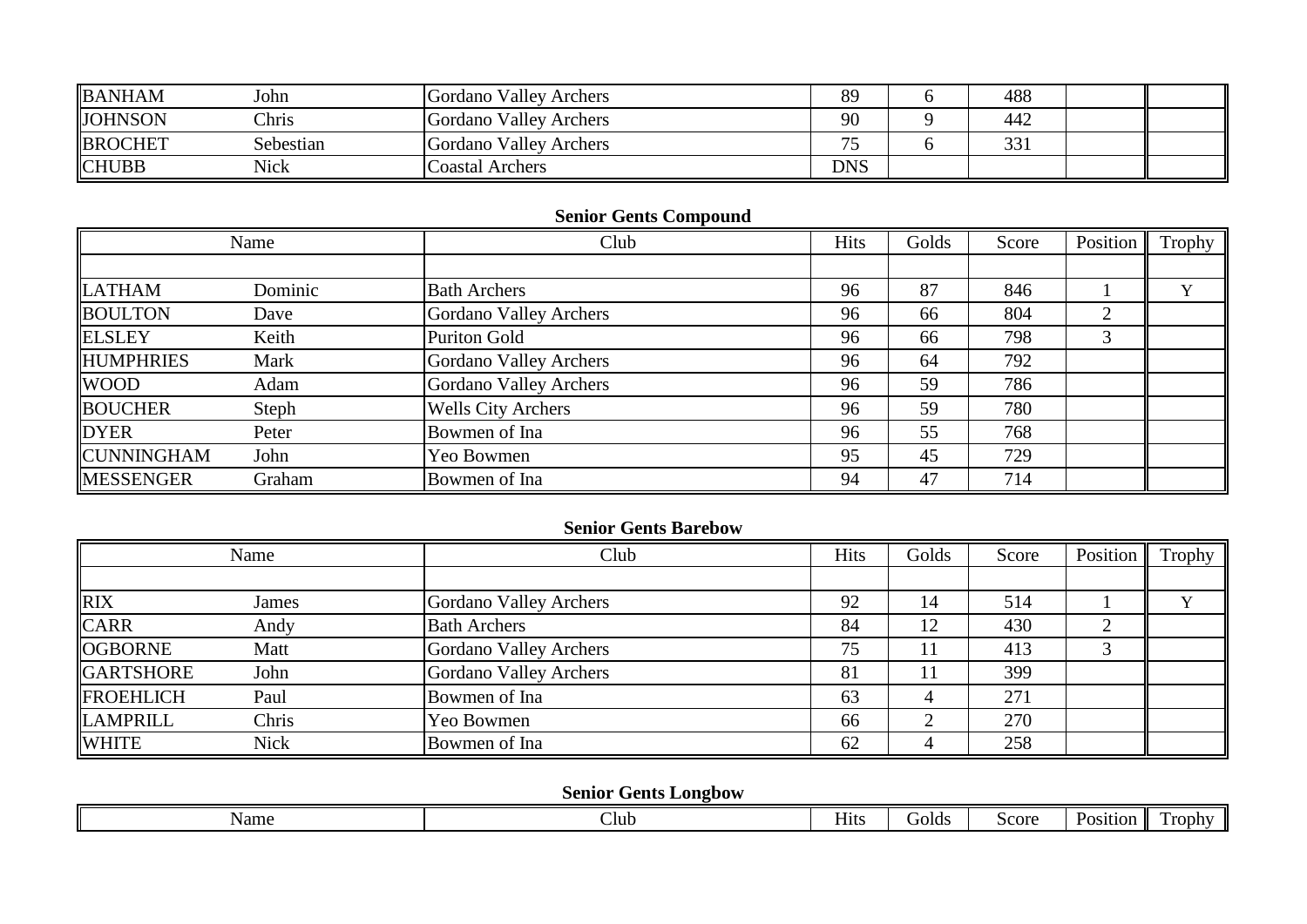| <b>COTTLE</b>   | Stephen      | <b>Bath Archers</b>               | 72         |              | 356 |           |  |
|-----------------|--------------|-----------------------------------|------------|--------------|-----|-----------|--|
| <b>GINGELL</b>  | <b>Barry</b> | <b>Burnham Company of Archers</b> | 79         | <sub>0</sub> | 355 | $\bigcap$ |  |
| <b>JONES</b>    | Martyn       | Bowmen of Mendip                  | 72         | ∠            | 316 |           |  |
| McNELLY         | Greg         | Bowmen of Ina                     | 62         |              | 234 |           |  |
| <b>PORTER</b>   | Jeremy       | Gordano Valley Archers            | 44         |              | 172 |           |  |
| <b>SINCLAIR</b> | Andy         | Yeo Bowmen                        | 52         |              | 162 |           |  |
| <b>COTTLE</b>   | David        | <b>Bath Archers</b>               |            |              |     |           |  |
| <b>GREEN</b>    | David        | <b>Wells City Archers</b>         | <b>DNS</b> |              |     |           |  |
| <b>WALTON</b>   | Peter        | <b>WSCA</b>                       | <b>DNS</b> |              |     |           |  |

#### **Senior Ladies Recurve**

|                 | Name   | Club                              | Hits | Golds | Score | Position       | Trophy |
|-----------------|--------|-----------------------------------|------|-------|-------|----------------|--------|
|                 |        |                                   |      |       |       |                |        |
| <b>ELKINS</b>   | Sue    | <b>Wells City Archers</b>         | 96   | 59    | 784   |                | v      |
| <b>EVANS</b>    | Lynne  | <b>Wells City Archers</b>         | 95   | 33    | 689   | $\overline{2}$ |        |
| <b>EDE</b>      | Hazel  | <b>Bath Archers</b>               | 96   | 29    | 688   | 3              |        |
| <b>LEWIN</b>    | Anne   | <b>Coastal Archers</b>            | 96   | 27    | 682   |                |        |
| <b>BOUCHER</b>  | Hazel  | <b>Wells City Archers</b>         | 94   | 31    | 654   |                |        |
| <b>VALE</b>     | Alison | Bowmen of Ina                     | 96   | 25    | 628   |                |        |
| <b>WILLIAMS</b> | Karen  | <b>Burnham Company of Archers</b> | 93   | 14    | 533   |                |        |
| DUGDILL         | Juliet | Bowmen of Mendip                  | 92   | 14    | 514   |                |        |
| <b>LEASK</b>    | Freya  | <b>Bath Archers</b>               | 91   | 15    | 499   |                |        |
| <b>ROBINSON</b> | Lara   | Yeo Bowmen                        | 84   | 10    | 406   |                |        |
| <b>PARSONS</b>  | Karen  | Bowmen of Ina                     | 87   | 11    | 375   |                |        |
| <b>BEIGHTON</b> | Verna  | Bowmen of Mendip                  | 79   | 6     | 339   |                |        |

## **Senior Ladies Compound**

|              | <b>AT</b><br>Name | Club                                       | Hits          | Golds | Score | $\mathbf{r}$<br>Position | $\overline{ }$<br>Trophy |
|--------------|-------------------|--------------------------------------------|---------------|-------|-------|--------------------------|--------------------------|
|              |                   |                                            |               |       |       |                          |                          |
| <b>MARKS</b> | Hayley            | <b>Valley</b><br><b>Cordano</b><br>Archers | $\sim$<br>U ~ |       | 439   |                          |                          |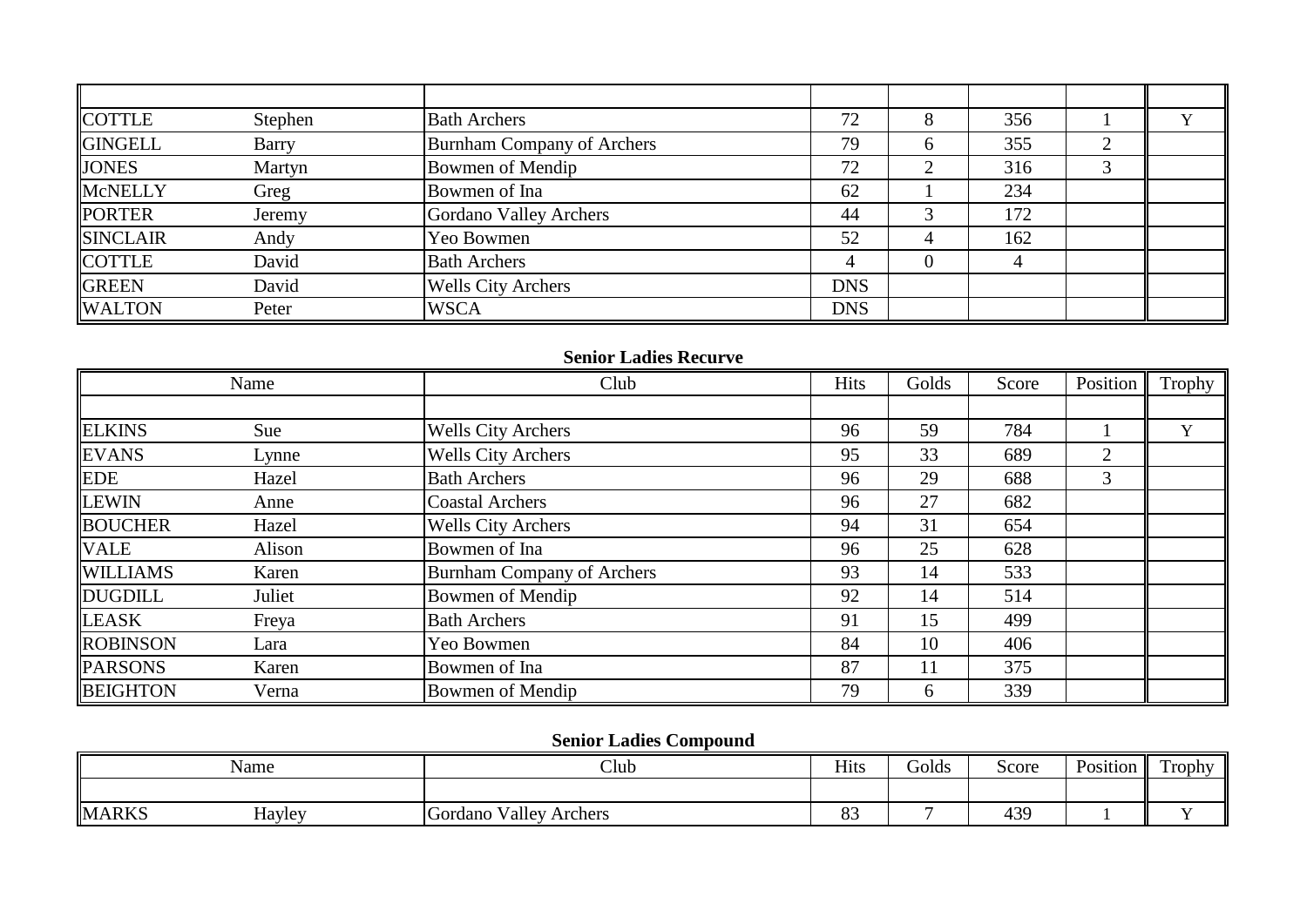#### **Senior Ladies Barebow**

|               | Name   | Club                  | Hits                          | Golds | Score | Position<br>- 11 | Trophy |
|---------------|--------|-----------------------|-------------------------------|-------|-------|------------------|--------|
|               |        |                       |                               |       |       |                  |        |
| <b>BECK</b>   | Elaine | <b>Bitton Archers</b> | $\overline{\phantom{a}}$<br>ັ |       | 313   |                  |        |
| <b>BUGDEN</b> | Anne   | Bowmen of Ina         | - ^<br>63                     |       | 293   |                  |        |

## **Senior Ladies Longbow**

|               | Name | Club                | Hits              | Golds | Score | Position | Trophy |
|---------------|------|---------------------|-------------------|-------|-------|----------|--------|
|               |      |                     |                   |       |       |          |        |
| <b>DEACON</b> | Kay  | <b>Bath Archers</b> | 47                |       | 195   |          |        |
| <b>COTTLE</b> | Joan | <b>Bath Archers</b> | $\bigcap$ 1<br>∠⊥ |       | 4     |          |        |
|               |      |                     |                   |       |       |          |        |

### **Under 18 Junior Recurve**

| Name                              | Category                      | Club                   | <b>Hits</b> | Golds | Score | Position | Trophy 1. |
|-----------------------------------|-------------------------------|------------------------|-------------|-------|-------|----------|-----------|
|                                   |                               |                        |             |       |       |          |           |
| <b>POCOCK Jade</b>                | U <sub>16</sub> Girls Recurve | <b>Bath Archers</b>    | 96          | 73    | 818   |          |           |
| LAMPRILL Stephen U16 Boys Recurve |                               | Yeo Bowmen             | 96          | 54    | 768   |          |           |
| <b>COLE Hannah</b>                | U <sub>16</sub> Girls Recurve | Gordano Valley Archers | 96          | 36    | 710   |          |           |
| <b>HUDD</b> Matthew               | U16 Boys Recurve              | Gordano Valley Archers | 93          | 19    | 607   |          |           |
|                                   |                               |                        |             |       |       |          |           |

#### **Under 16 Junior Barebow**

| Name     | Category         | Club                  | <b>Hits</b>     | Golds | Score | Position | Trophy |
|----------|------------------|-----------------------|-----------------|-------|-------|----------|--------|
|          |                  |                       |                 |       |       |          |        |
| DAY Lois | U16 Girl Barebow | <b>Bitton Archers</b> | $\Omega$<br>OJ. | - 4   | 443   |          |        |
|          |                  |                       |                 |       |       |          |        |

**Under 18 Junior Longbow**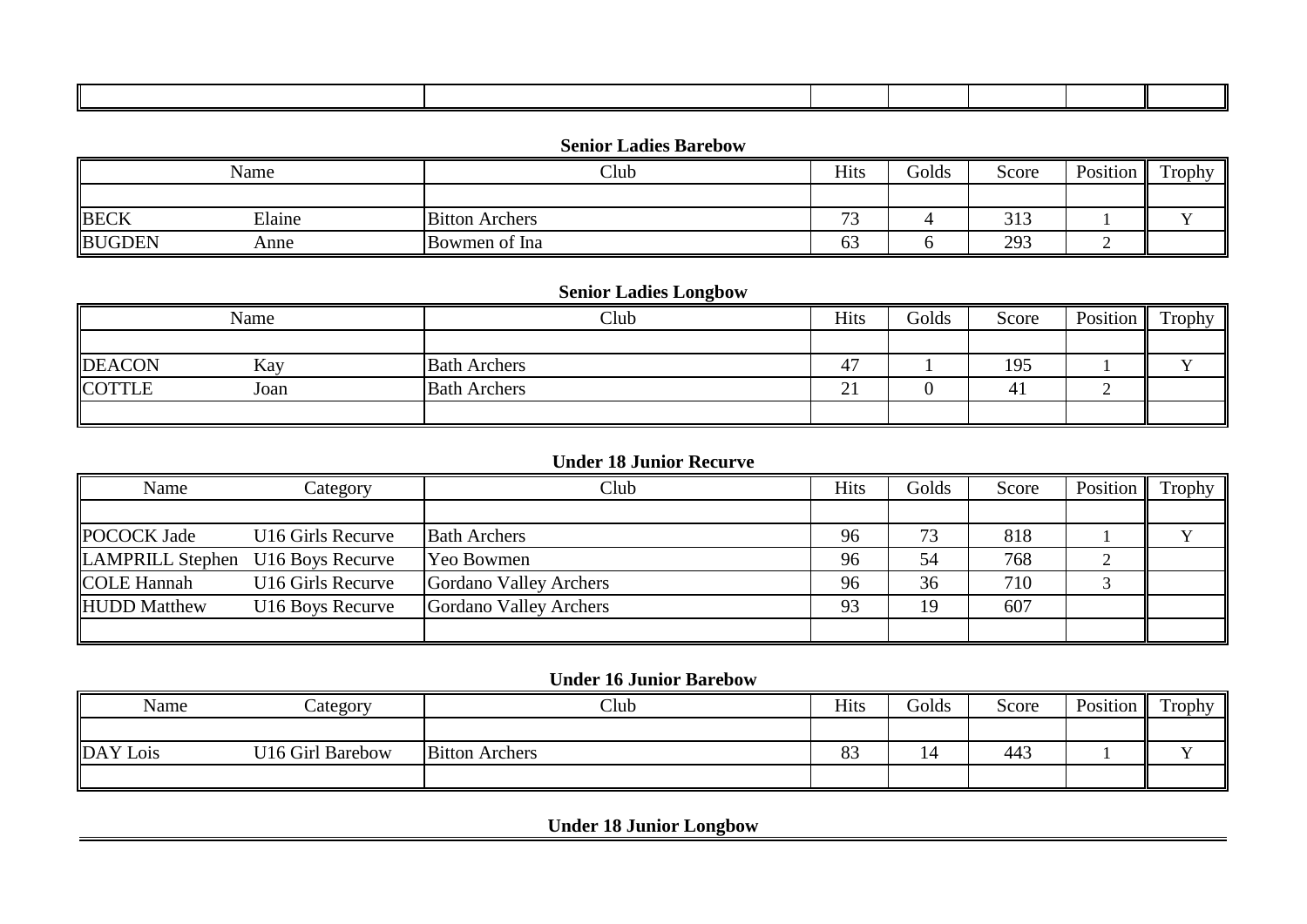| Name                  | Lategory         | Club                 | <b>Hits</b> | Golds | Score | Position | Trophy |
|-----------------------|------------------|----------------------|-------------|-------|-------|----------|--------|
|                       |                  |                      |             |       |       |          |        |
| <b>GORMAN</b> Addison | U16 Boys Longbow | Bowmen of Danesfield | 46          |       | 201   |          |        |
|                       |                  |                      |             |       |       |          |        |

## **Under 14 Junior Recurve**

| Name              | Category          | Club                        | <b>Hits</b> | Golds | Score | Position | Trophy |
|-------------------|-------------------|-----------------------------|-------------|-------|-------|----------|--------|
|                   |                   |                             |             |       |       |          |        |
| <b>COSTANZA</b>   | U12 Boys Recurve  | Gordano Valley Archers      | 96          | 56    | 766   |          |        |
| <b>VENN Holly</b> | U12 Girls Recurve | Gordano Valley Archers      | 96          | 40    | 738   |          |        |
| <b>SMITH</b>      | U14 Boys Recurve  | Gordano Valley Archers      | 95          | 34    | 683   |          |        |
| <b>COGGINS</b>    | Saffron           | Gordano Valley Archers      | 92          | 25    | 590   |          |        |
| <b>KOPPA</b>      | U14 Boys Recurve  | <b>Bowmen of Danesfield</b> | 93          |       | 419   |          |        |
| <b>WILLIAMS</b>   | U12 Boys Recurve  | Burnham Company of Archers  | 75          | 10    | 361   |          |        |
|                   |                   |                             |             |       |       |          |        |

# **Under 14 Junior Compound**

| Name                  | ategory | Club                                      | Hits | <b>Golds</b> | Score | Position | Trophy |
|-----------------------|---------|-------------------------------------------|------|--------------|-------|----------|--------|
|                       |         |                                           |      |              |       |          |        |
| <b>WOOD</b> Michael   |         | U12 Boys Compound Gordano Valley Archers  | 96   | 40           | 734   |          |        |
| <b>BOULTON</b> Sophia |         | U12 Girls Compound Gordano Valley Archers | 96   | 44           | 706   |          |        |
|                       |         |                                           |      |              |       |          |        |

#### **Under 14 Junior Barebow**

| Name                | Category          | Club                   | <b>Hits</b> | Golds | Score | Position | Trophy |
|---------------------|-------------------|------------------------|-------------|-------|-------|----------|--------|
|                     |                   |                        |             |       |       |          |        |
| <b>STACEY Katie</b> | U12 Girls Barebow | Gordano Valley Archers | 91          | 24    | 557   |          |        |
| <b>JOHNSON</b> Ben  | U12 Boys Barebow  | Gordano Valley Archers | 90          | 10    | 484   |          |        |
| <b>ETTLE Joshua</b> | U12 Boys Barebow  | Gordano Valley Archers | 88          | 19    | 472   |          |        |
|                     |                   |                        |             |       |       |          |        |